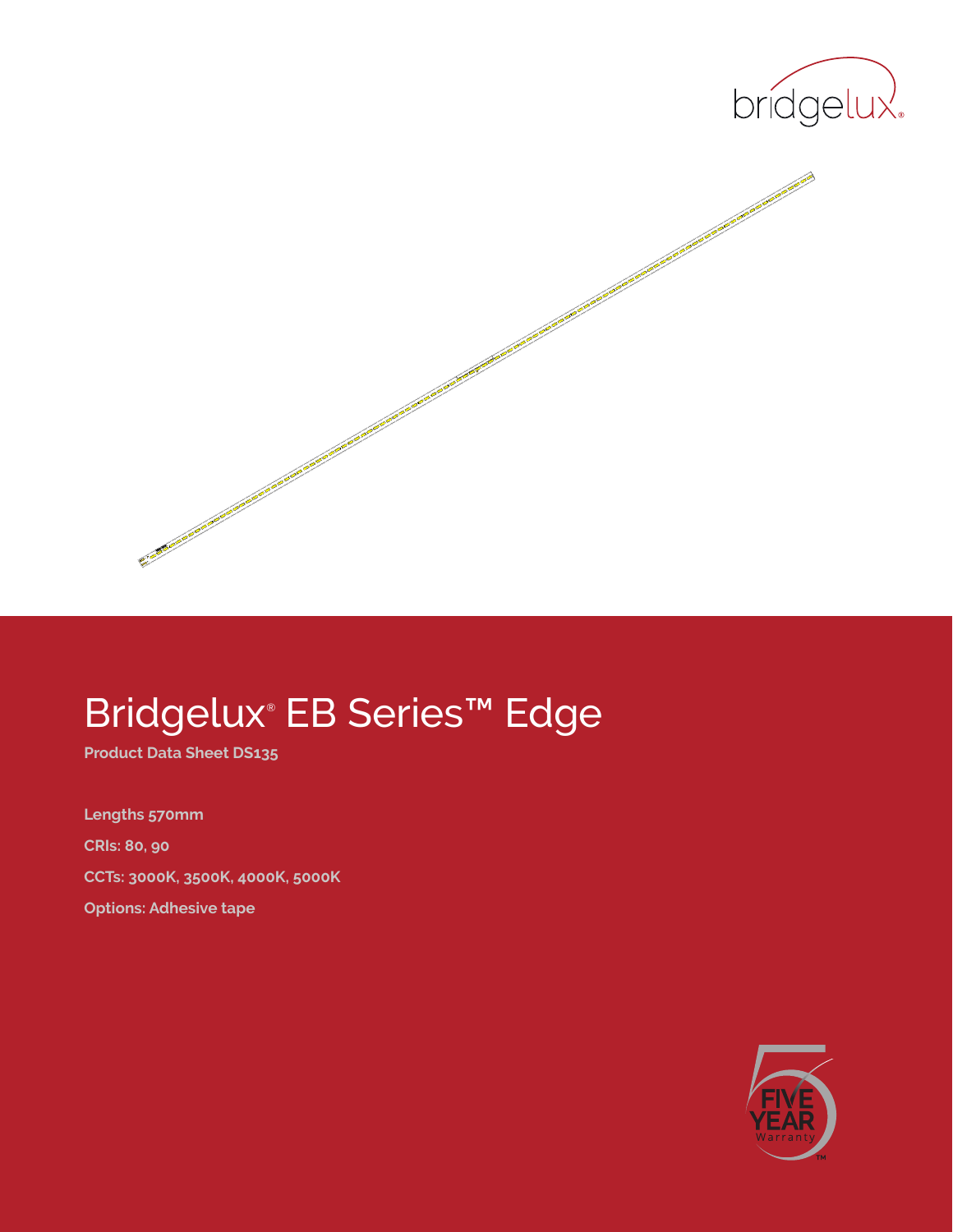### Product Feature Map

Bridgelux EB Series Edge modules are fully engineered devices that provide consistent thermal and optical performance on an engineered mechanical platform. The linear products incorporate several features to simplify design integration and assembly. Please visit www.bridgelux.com for more information on the EB Series family of products.



#### **Product Nomenclature**

The part number designation for Bridgelux EB Series Edge is explained as follows:



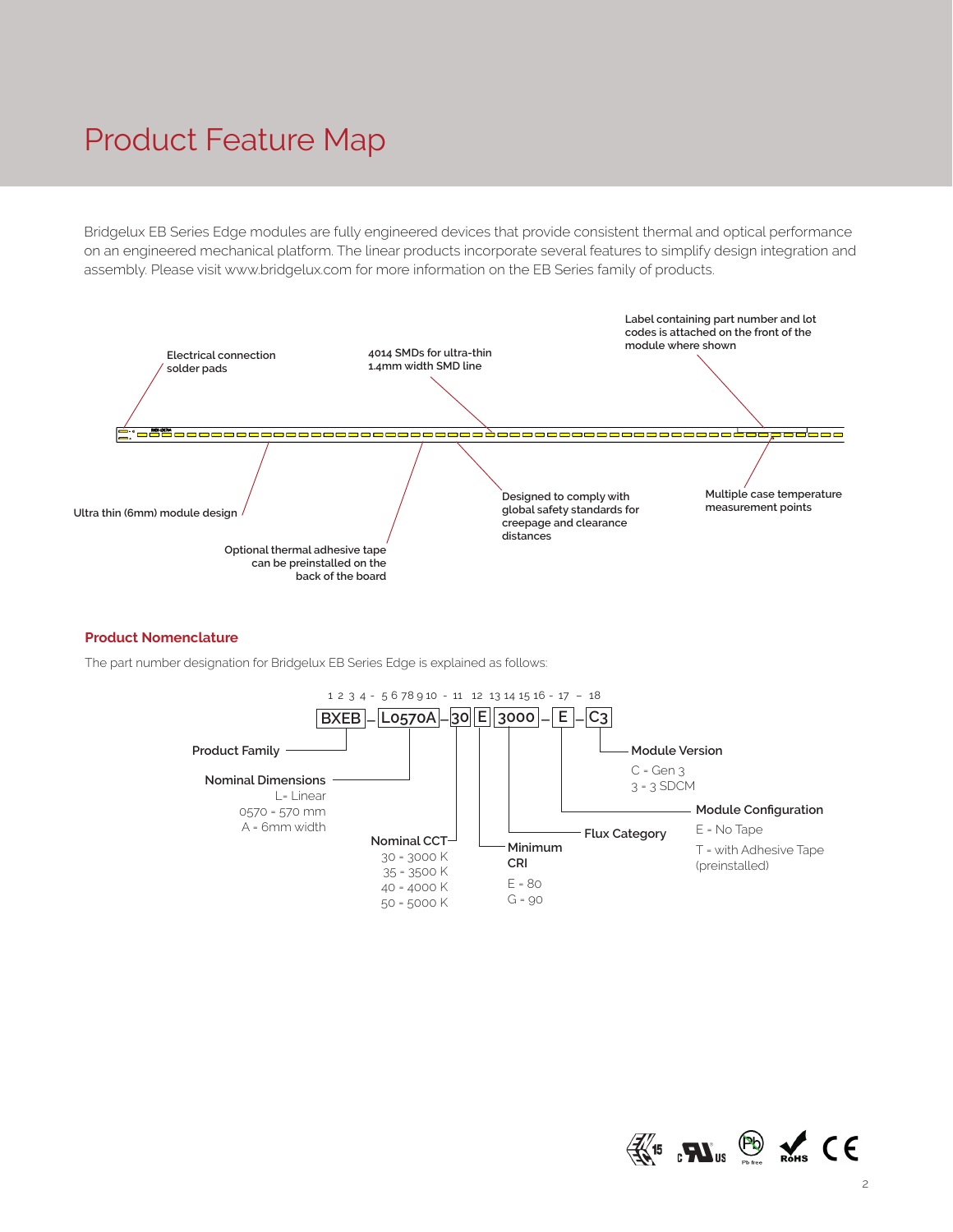### Product Selection Guide

### **Table 1: Product Performance (Tc = 25° C)**

| <b>Part Number</b>       | <b>Nominal</b><br>$CCT1$ (K) | Min<br>CRI. | Typical Flux <sup>2,3</sup><br>$T_c = 25^{\circ}$ C<br>(lm) | <b>Nominal Drive</b><br>Current<br>(mA) | Typical $V_{\epsilon}$<br>(V) | <b>Typical Power</b><br>(W) | <b>Typical</b><br>Efficacy<br>$\frac{1}{2}$ |
|--------------------------|------------------------------|-------------|-------------------------------------------------------------|-----------------------------------------|-------------------------------|-----------------------------|---------------------------------------------|
| BXEB-L0570A-30E3000-E-C3 |                              | 80          | 2705                                                        |                                         |                               |                             | 164                                         |
| BXEB-L0570A-30G3000-E-C3 | 3000                         | 90          | 2350                                                        | 700                                     | 23.5                          | 16.5                        | 143                                         |
| BXEB-L0570A-35E3000-E-C3 | 3500                         | 80          | 2705                                                        |                                         |                               |                             | 164                                         |
| BXEB-L0570A-35G3000-E-C3 |                              | 90          | 2350                                                        |                                         |                               |                             | 143                                         |
| BXEB-L0570A-40E3000-E-C3 | 4000                         | 80          | 2885                                                        |                                         |                               |                             | 175                                         |
| BXEB-L0570A-40G3000-E-C3 |                              | 90          | 2485                                                        |                                         |                               |                             | 151                                         |
| BXEB-L0570A-50E3000-E-C3 |                              | 80          | 2885                                                        |                                         |                               |                             | 175                                         |
| BXEB-L0570A-50G3000-E-C3 | 5000                         | 90          | 2485                                                        |                                         |                               |                             | 151                                         |

Notes for Table 1:

1. Nominal CCT as defined by ANSI C78.377-2011.

2. Data is at nominal test current where temperature of center case temperature point  $T_c$ = 25° C.

3. Bridgelux maintains a ± 7% tolerance on flux data.

4. Product performance does not change for configurations with the adhesive tape preinstalled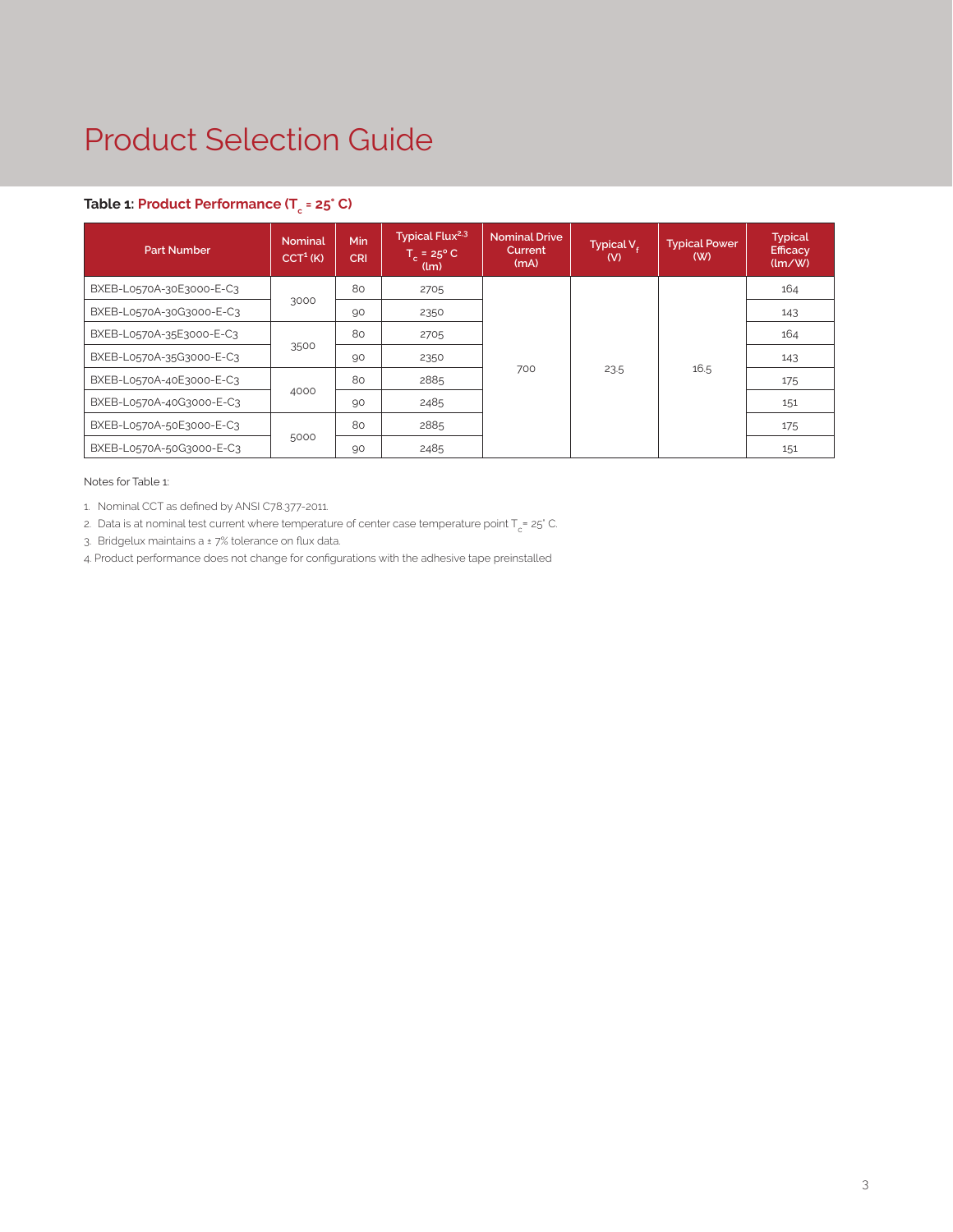## Electrical Characteristics

#### **Table 2: Electrical Characteristics**

| <b>Part Number</b>       |                              | <b>Forward Voltage</b><br>$T_{c2}$ = 25° C (V) <sup>1,2,3</sup> |                |                | <b>Typical</b><br><b>Coefficient</b>                                    | <b>Driver Selection</b><br>Voltages <sup>5</sup><br>(V) |                                                 |
|--------------------------|------------------------------|-----------------------------------------------------------------|----------------|----------------|-------------------------------------------------------------------------|---------------------------------------------------------|-------------------------------------------------|
|                          | <b>Drive Current</b><br>(mA) | <b>Minimum</b>                                                  | <b>Typical</b> | <b>Maximum</b> | of Forward<br>Voltage <sup>4</sup><br>$\Delta V_{s}/\Delta T$<br>(mV/C) | V, Min, Hot<br>$T_{c2} = 85^{\circ}$ C (V)              | V, Max, Cold<br>$T_{c2} = -40^{\circ}$<br>C (V) |
| BXEB-L0570A-xxy3000-z-C3 | 700                          | 21.9                                                            | 23.5           | 25.1           | $-6.2$                                                                  | 21.5                                                    | 25.5                                            |
|                          | 1400                         | 25.4                                                            | 27.3           | 29.2           | $-6.2$                                                                  | 25.0                                                    | 29.6                                            |

Notes for Table 2:

1. Voltage minimum and maximum are provided for reference only and are not a guarantee of performance.

2. Bridgelux maintains a tolerance of ± 0.1 V on forward voltage data.

3. This product has been designed and manufactured per IEC 62031:2014. The working voltage designated for the insulation is 60 V d.c. The maximum allowable voltage across the module must be determined in the end product application.

4. Typical coefficient of forward voltage tolerance is  $\pm$  0.1 mV for nominal current.

5. V<sub>f</sub> min hot and max cold values are provided as reference only and are not guaranteed. These values are provided to aid in driver design and selection over the operating range of the product.

6. Part Number variables xx, y, and z represent CCT, CRI, and configuration options, respectively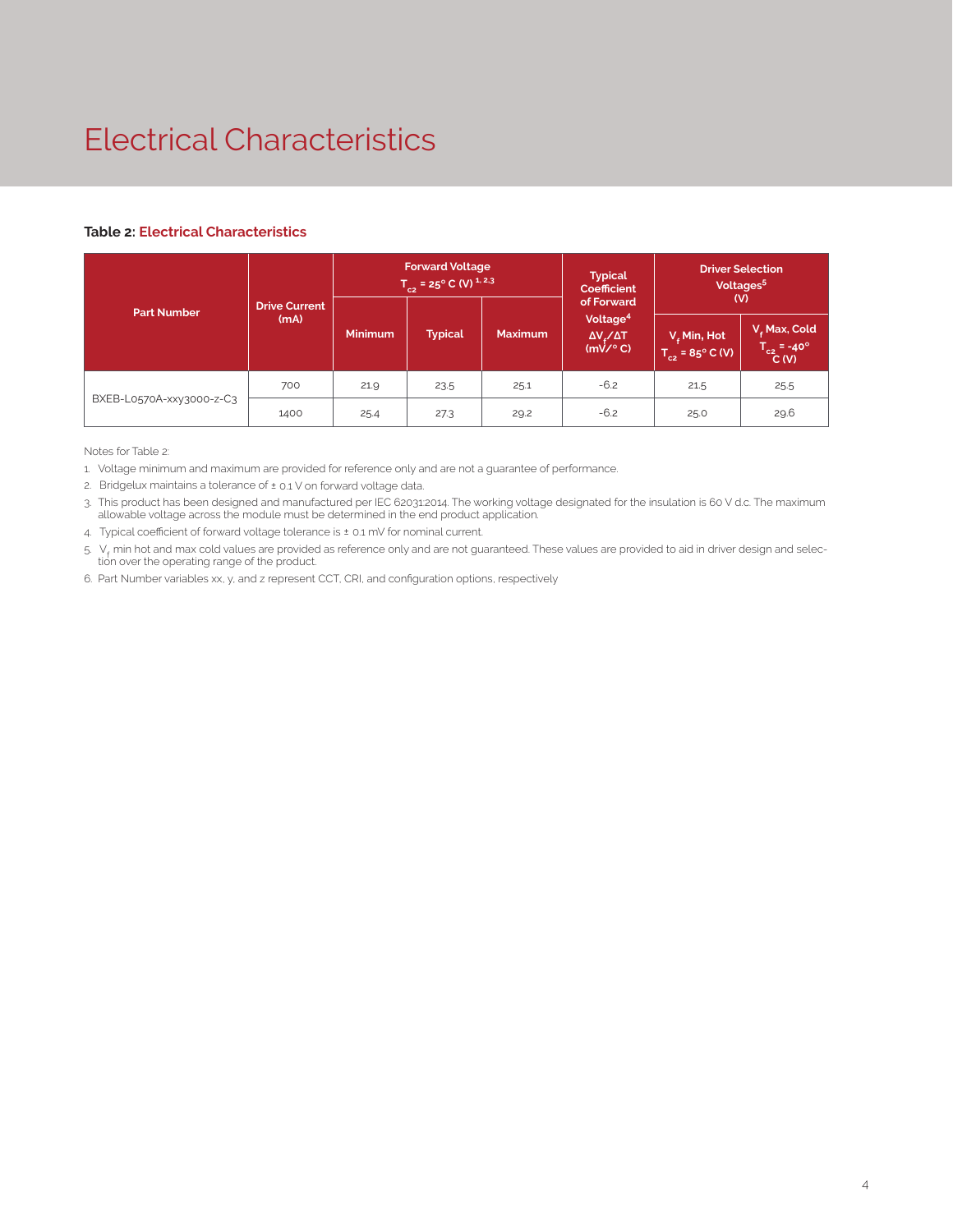# Absolute Maximum Ratings

#### **Table 3: Maximum Ratings**

| <b>Parameter</b>                | <b>Maximum Rating</b>                                 |  |
|---------------------------------|-------------------------------------------------------|--|
| Storage Temperature             | $-40^{\circ}$ C to 85 $^{\circ}$ C                    |  |
| Operating Case Temperature (Tc) | $85^{\circ}$ C                                        |  |
| Soldering Temperature           | 350°C or lower for a maximum of 5 seconds             |  |
| Maximum Reverse Voltage         | Modules are not designed to be driven in reverse bias |  |
| Maximum Drive Current           | 1400 mA                                               |  |

Notes for Table 3:

1. For IEC 62717 requirement, please consult your Bridgelux sales representative.

2. Lumen maintenance (L70) and lifetime predictions are valid for drive current and case temperature conditions used for LM-80 testing as included in the applicable LM-80 test report for the SMDs used in the modules. Contact your Bridgelux sales representatives for LM-80 report.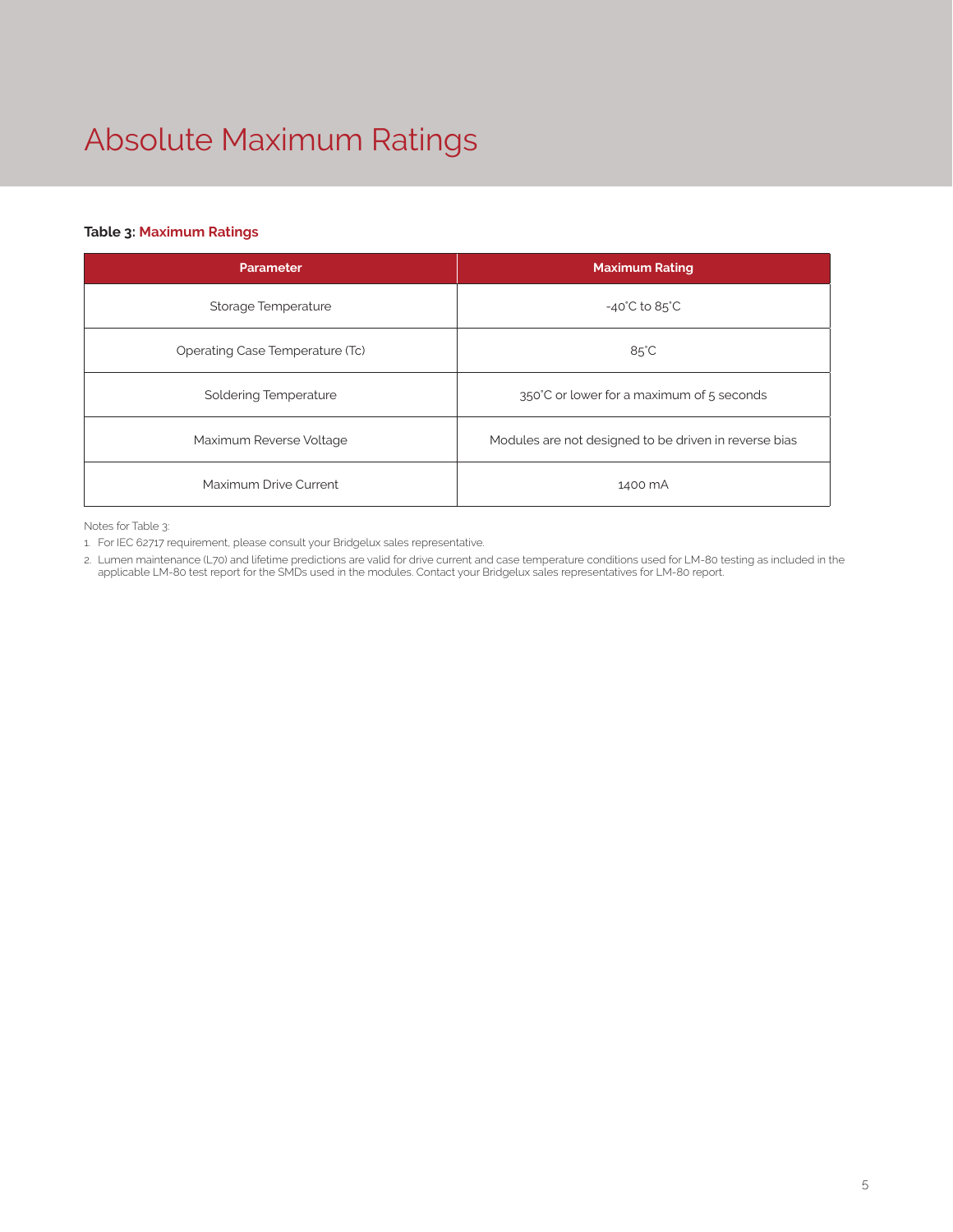### Performance Curves



#### Figure 1: Current vs. Forward Voltage, T<sub>2</sub>=25°C



#### **Example 2: Relative Flux vs. Current, T<sub>c</sub>=25°C Figure 2: Relative Flux vs. Current, T**



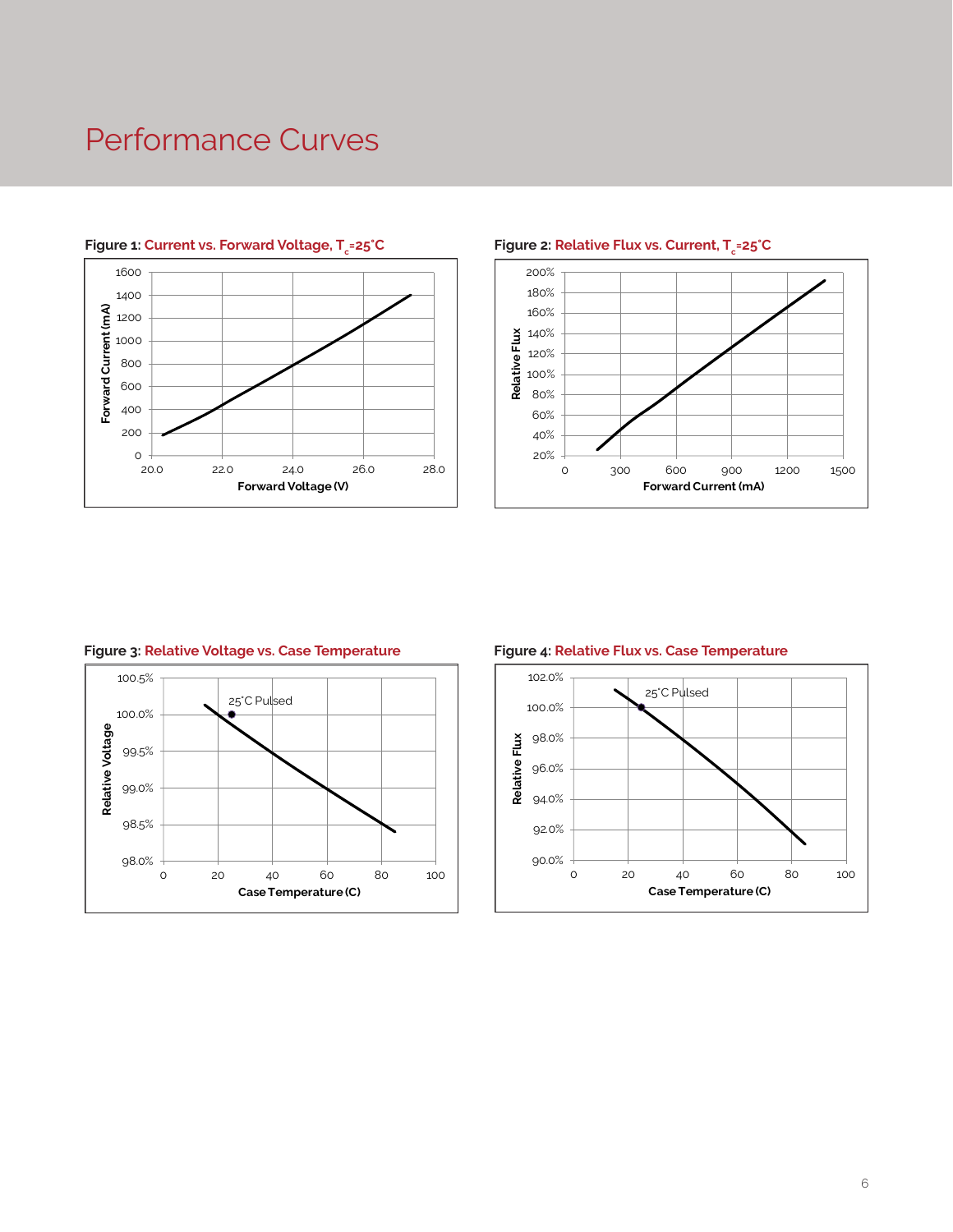## Typical Radiation Pattern

#### **Figure 5: Typical Spatial Radiation Pattern**



Notes for Figure 5:

1. Typical viewing angle is 120°. .

2. The viewing angle is defined as the off axis angle from the centerline where Iv is 1/2 of the peak value.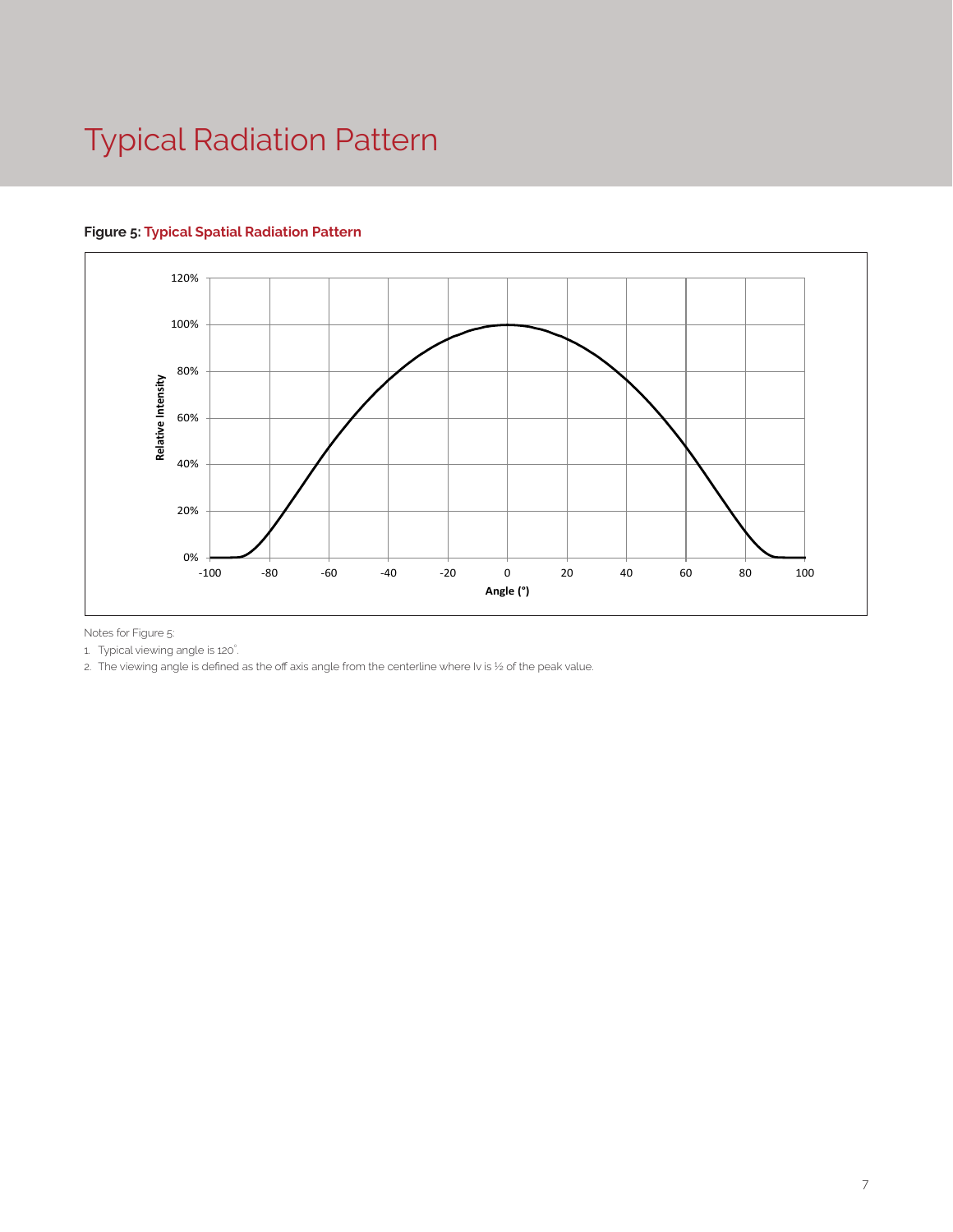### Typical Color Spectrum

#### **Figure 6: Typical Color Spectra, 80 CRI**



**Figure 7: Typical Color Spectra, 90 CRI**



Note for Figures 6 & 7:

1. Color spectra measured at nominal current for T $_{\rm c}$  = 65°C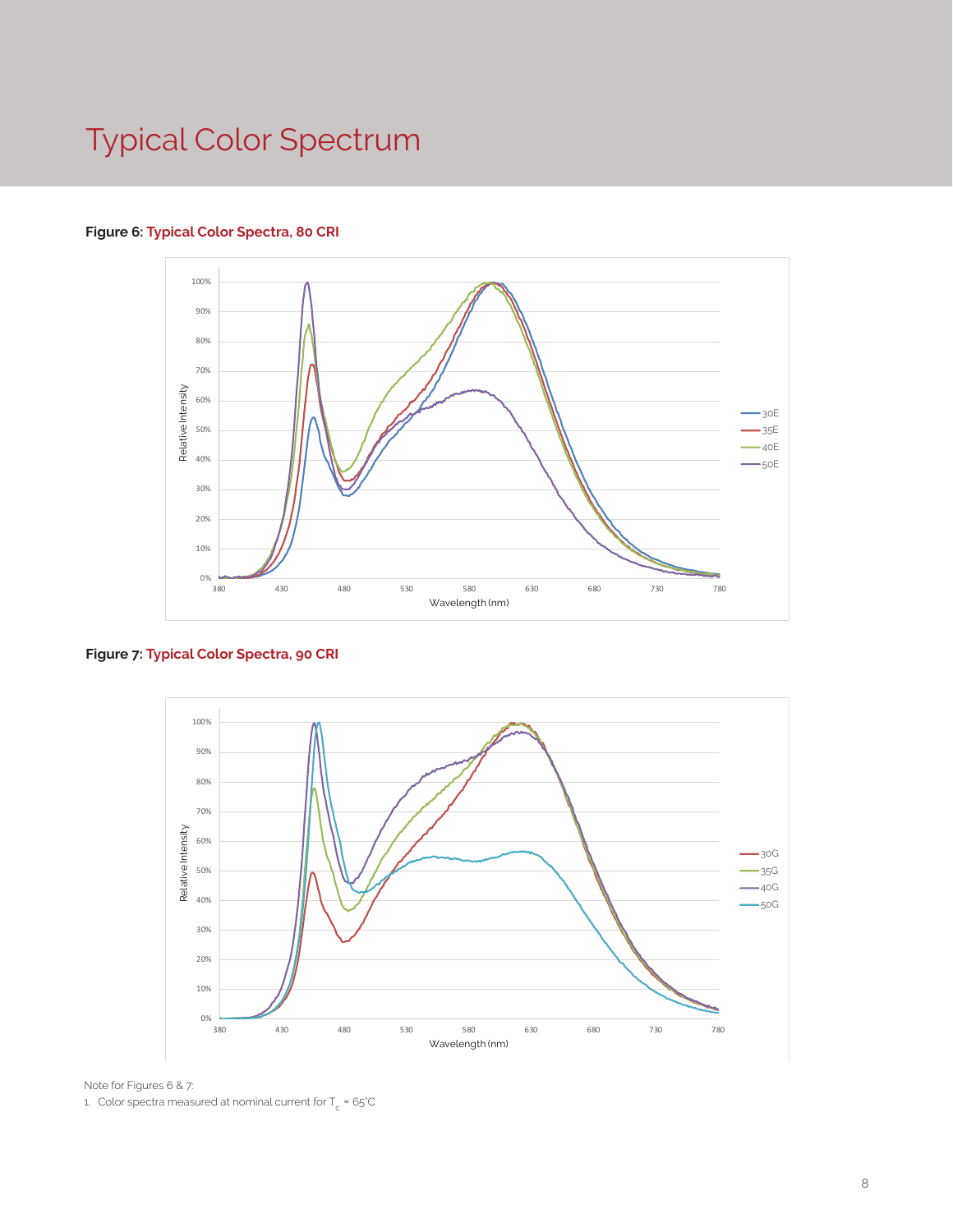### Mechanical Dimensions

#### **Figure 8: Drawing Overview**



Notes for Figure 8:

- 1. Solder pads are labeled "+" to denote positive polarity, and "-" to denote negative polarity.
- 2. Drawing dimensions are in millimeters.
- 3. Refer to Bridgelux assembly drawing 15-000721 for complete product configuration

#### **Table 4: Mechanical Dimensions**

| <b>Parameter</b>     | <b>Specification</b> | <b>Unit</b> |
|----------------------|----------------------|-------------|
| Length               | 570.0                | mm          |
| Width                | 6.0                  | mm          |
| Overall Thickness    | 2.0                  | mm          |
| <b>PCB</b> thickness | 1.0                  | mm          |

#### **Table 5: Wiring Recommendations**

| <b>Parameter</b>  | <b>Specification</b> |  |
|-------------------|----------------------|--|
| Wire Size         | 24-26 AWG            |  |
| Wire Strip Length | $2-3$ mm             |  |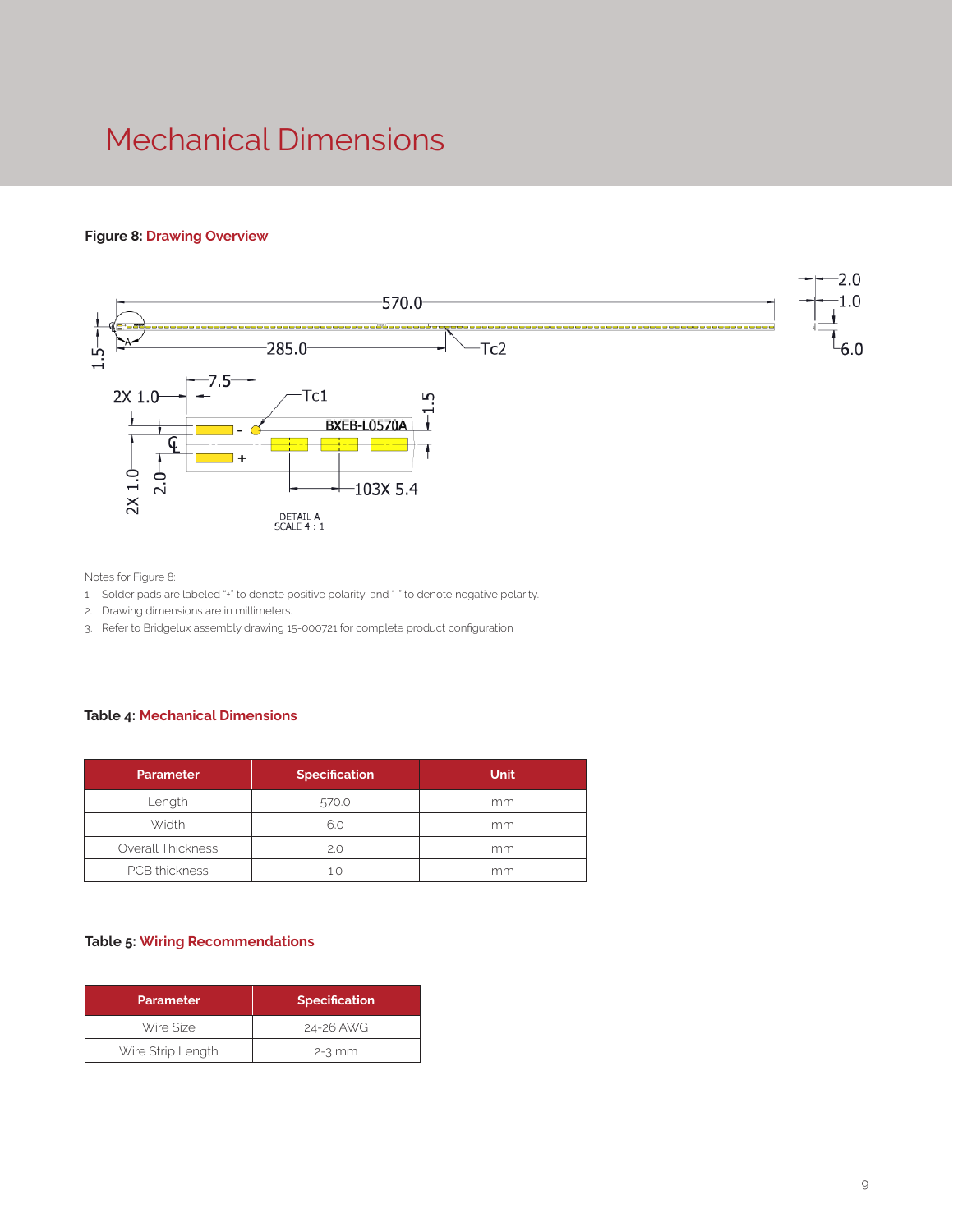### Color Binning Information



#### **Figure 9: 3 SDCM Color Bins in CIE 1931 xy Color Space**

#### **Table 6: Bin Coordinates and Associated Typical CCT**

| <b>Bin Code</b>                  | 3000K           | 3500 K            | 4000K             | 5000K             |
|----------------------------------|-----------------|-------------------|-------------------|-------------------|
| C3 (3 SDCM) CCT Range            | 2968K - 3136K   | 3369K - 3586K     | 3851K - 4130K     | 4835K - 5215K     |
| Center Point $(x, y)$            | (0.434, 0.403)  | (0.407, 0.392)    | (0.382, 0.380)    | (0.3445, 0.355)   |
| ANSI Bin<br>(for reference only) | (2870K - 3220K) | $(3220K - 3710K)$ | $(3710K - 4260K)$ | $(4745K - 5311K)$ |

Notes for Table 6:

1. Color binning at solder point temperature Tsp of SMDs at 25°C.

2. Bridgelux maintains a tolerance of ± 0.007 on x and y color coordinates in the CIE 1931 color space.

3. Quadrangular ANSI bins shown for reference only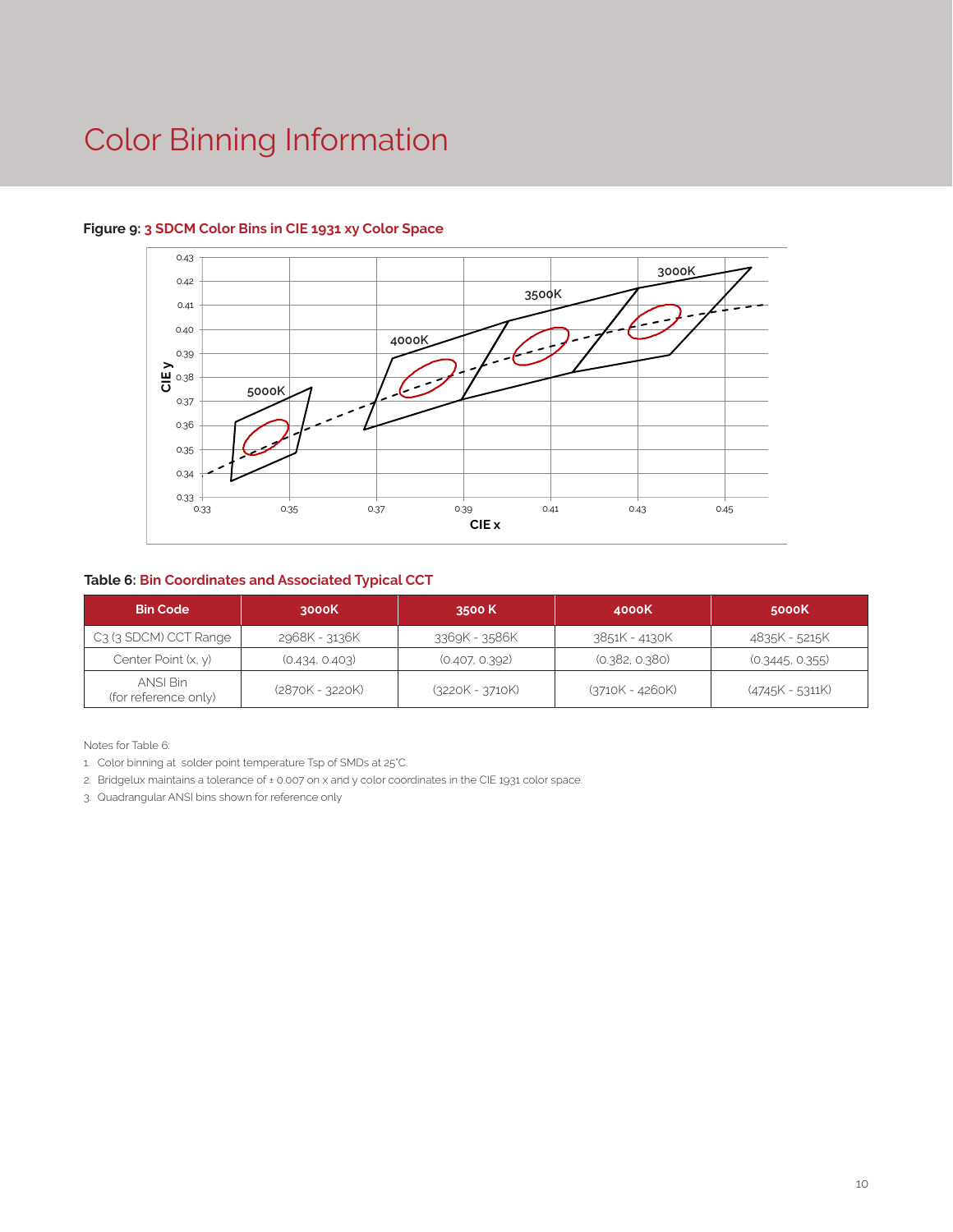# Packaging and Labeling

#### **Figure 8: EB Series Packaging and Labeling**



#### **Table 7: Packaging Structure**

|           | Tray                   | <b>Box</b>                  |
|-----------|------------------------|-----------------------------|
| Quantity  | 26 modules             | 390 modules                 |
| Dimension | 63 cm x 39 cm x 2.4 cm | 65.5 cm x 41.5 cm x 15.5 cm |
| Weight    | N/A                    | 8.15 kg                     |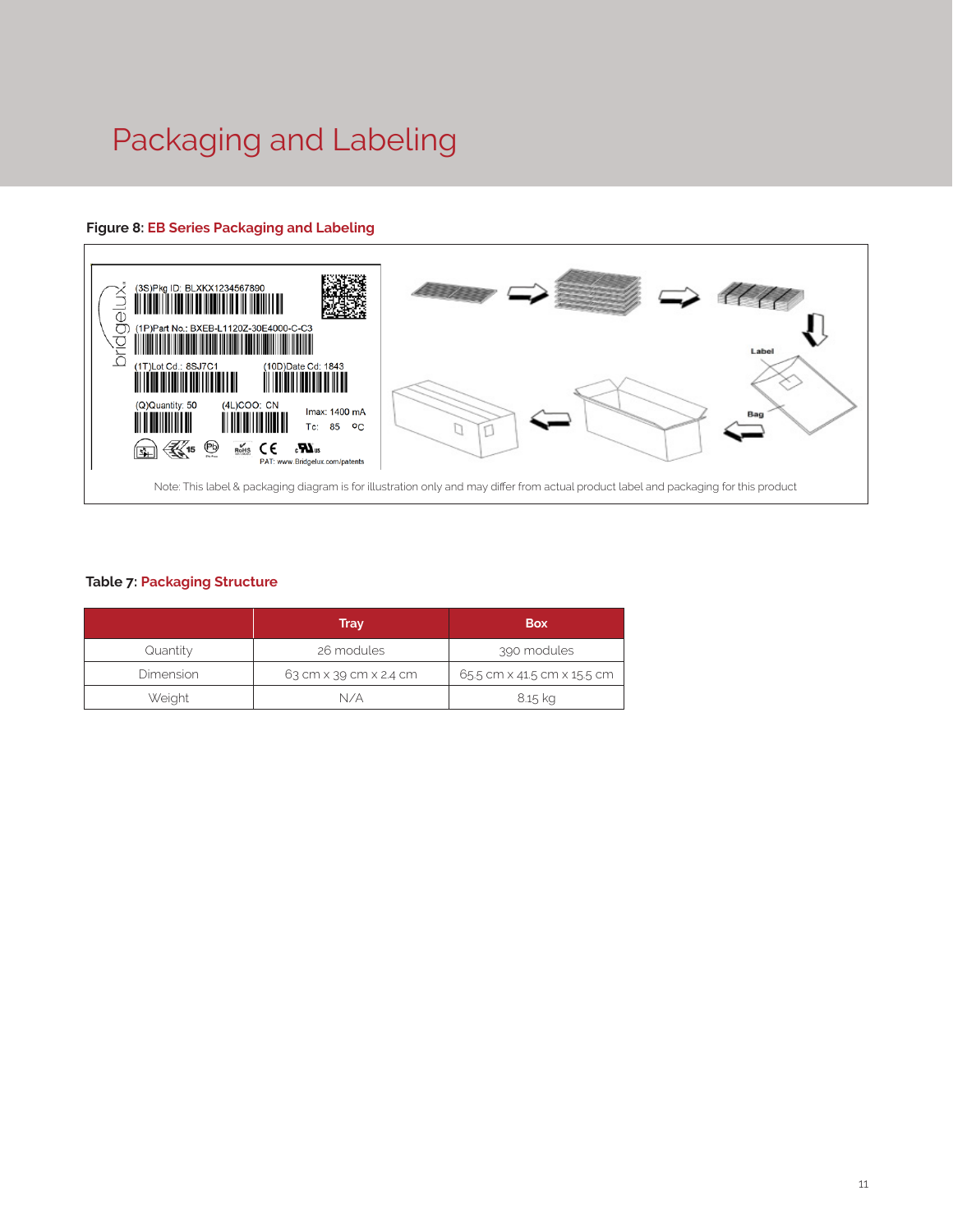### Design Resources

#### **Application Notes**

Bridgelux has developed a comprehensive set of application notes and design resources to assist customers in successfully designing with the EB Series product family. For a list of resources under development, visit www.bridgelux.com.

#### **Optical Source Models**

Optical source models and ray set files are available for all Bridgelux products. For a list of available formats, visit www.bridgelux.com.

### **Precautions**

#### **CAUTION: CHEMICAL EXPOSURE HAZARD**

Exposure to some chemicals commonly used in luminaire manufacturing and assembly can cause damage to the LED linear. Please consult Bridgelux Application Note for additional information.

#### **CAUTION: EYE SAFETY**

Eye safety classification for the use of Bridgelux EB Series is in accordance with IEC/TR62778: Application of IEC 62471 for the assessment of blue light hazard to light sources and luminaires. EB Series linears are classified as Risk Group 1 (TBD) when operated at or below the maximum drive current. Please use appropriate precautions. It is important that employees working with LEDs are trained to use them safely.

#### **CAUTION: RISK OF BURN**

Do not touch the EB Series linears during operation. Allow the linear to cool for a sufficient period of time before handling. The EB Series linears may reach elevated temperatures such that could burn skin when touched.

### **Disclaimers**

#### **STANDARD TEST CONDITIONS**

Unless otherwise stated, linear testing is performed at the nominal drive current.

#### **3D CAD Models**

Three dimensional CAD models depicting the product outline of all Bridgelux EB Series LED linears are available in both IGES and STEP formats. Please contact your Bridgelux sales representative for assistance.

### CAUTION

#### **CONTACT WITH LIGHT EMITTING SURFACE (LES)**

Avoid any contact with the LES. Do not touch the LES of the linear or apply stress to the LES (yellow phosphor resin area). Contact may cause damage to the linear.

Optics and reflectors must not be mounted in contact with the LES (yellow phosphor resin area). Optical devices may be mounted on the top surface of the EB Series linear. Use the mechanical features of the linear housing, edges and/or mounting holes to locate and secure optical devices as needed.

#### **MINOR PRODUCT CHANGE POLICY**

The rigorous qualification testing on products offered by Bridgelux provides performance assurance. Slight cosmetic changes that do not affect form, fit, or function may occur as Bridgelux continues product optimization.